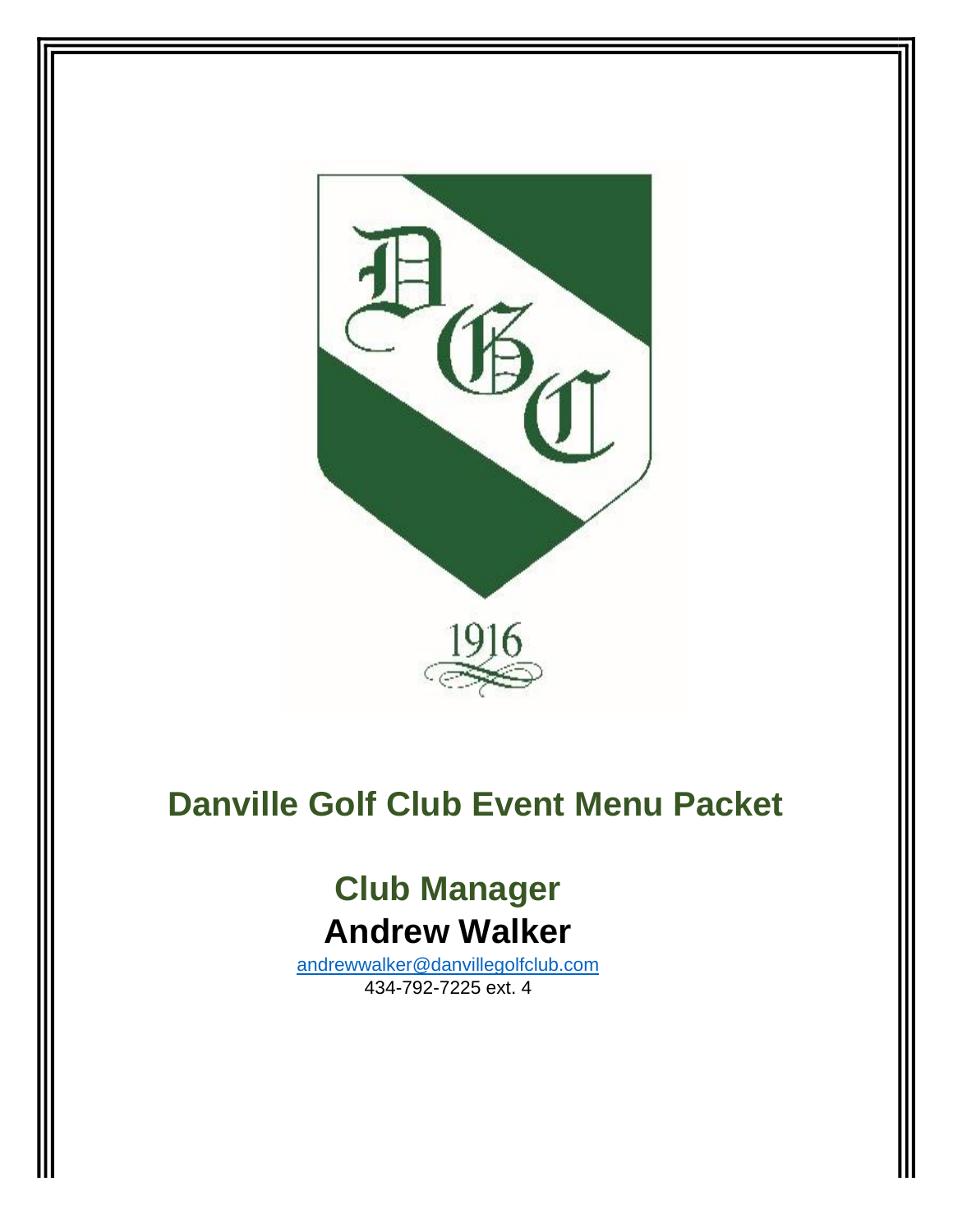# **Breakfast**

# **Buffets**

### **\*Full Breakfast Buffet buffet 312.95 per person**

- Fluffy Scrambled Eggs
- Country Potatoes
- Southern Grits
- Bacon and Sausage
- Buttermilk Biscuits served with Butter and Jelly
- Coffee and Tea

#### **Continental Breakfast Continental Breakfast 10.95** per person

- Choice of Assorted Danish Pastries *OR* Assorted Bagels with Cream Cheese
- Fresh Muffins
- Butter and Jelly
- Seasonal Fruit
- Tea and Coffee

# **A La Carte Breakfast Items**

| <b>Assorted Pastries</b>                |
|-----------------------------------------|
| Assorted Bagels with Plain Cream Cheese |
| <b>Fresh Fruit</b>                      |
| Mini Muffins                            |

\$2.75 per person \$3.75 per person \$4.00 per person \$2.50 per person

### **A La Carte Beverage Service**

Iced Tea, Coffee and Hot Tea  $$2.50$  per person Iced Tea, Coffee and Soft Drinks  $$3.50$  per person Fruit Juice (Orange Juice, Apple Juice, Cranberry Juice) \$3.00 per person Bottled Water \$2.00 per bottle

# **A La Carte Snack Service**

Bar Snack Mix - Assorted \$4.00 per person Cookies **\$12.00 per dozen** Chocolate Brownies **\$24.00 per dozen**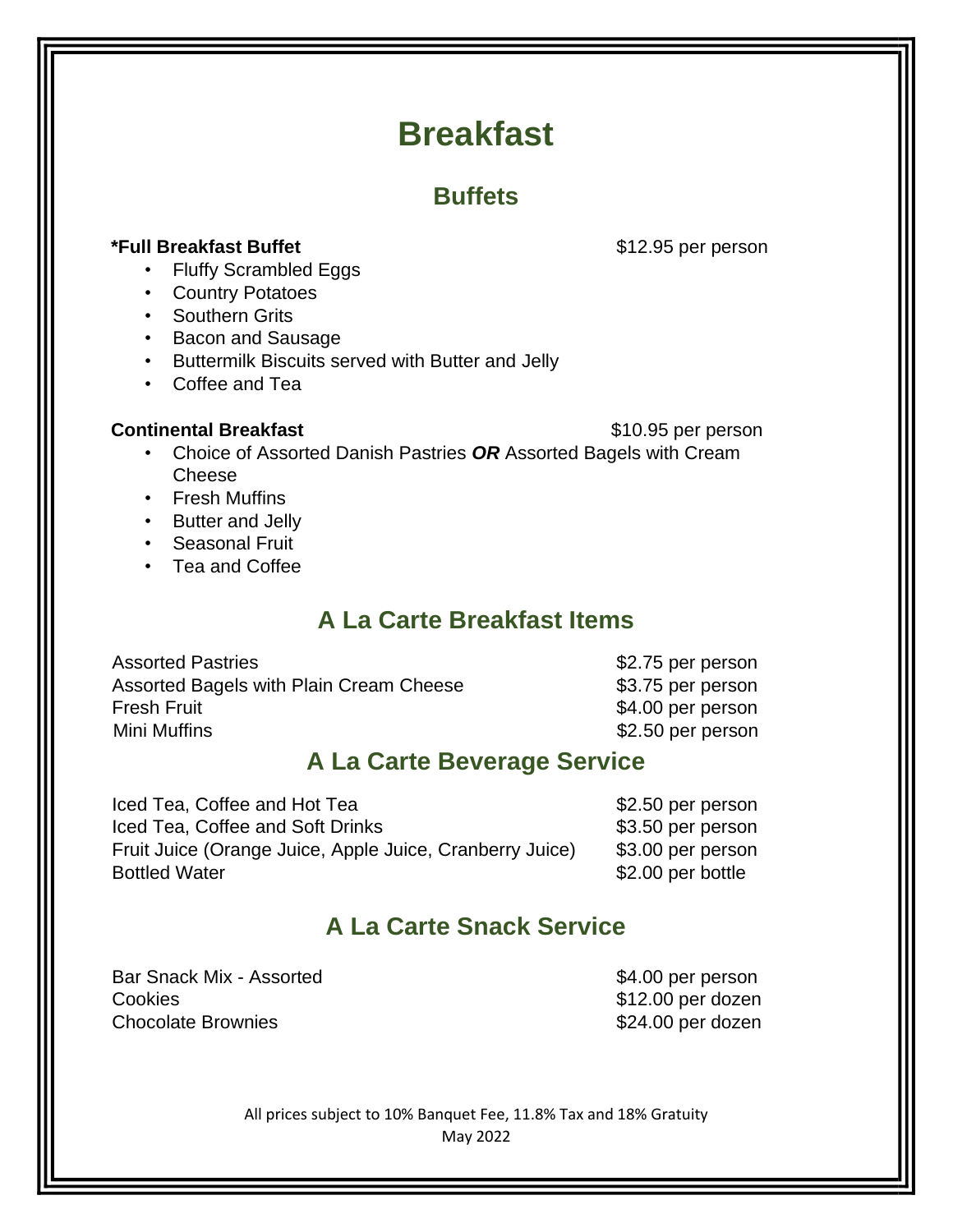# **Buffets**

#### **One Entrée Buffet \$18.00**

Garden Salad Bar One Entrée Selection Two Side Selections Rolls and Butter Coffee and Tea Service

### **\*Two Entrée Buffet \$22.00**

Garden Salad Bar Two Entrée Selections Two Side Selections Rolls and Butter Coffee and Tea Service

### **Three Entrée Buffet \$26.00**

Garden Salad Bar Three Entrée Selections Two Side Selections Rolls and Butter Coffee and Tea Service

#### **Beef Entrees**

\*Marinated Sliced Beef Brisket Sautéed Beef Tips and Mushrooms Homemade Meatloaf \*Sliced Beef Tender Medallions (Additional \$2.00) \*\*Prime Rib of Beef (Additional \$8.00)

#### **Pork Entrees**

Honey Glazed Ham Pulled BBQ Pork Oven-Roasted Pork Loin, Brown Sugar Glaze

#### **Chicken Entrees**

\*Southern Fried Bone-in Chicken Lemon Rosemary Chicken \*Grilled Chicken, Parmesan Cream Sauce \*Chicken Marsala

#### **Seafood Entrees**

Fried Fish Filets \*Salmon, Honey Bourbon Glaze (Additional \$2.00) Fried Popcorn Shrimp Shrimp and Grits

#### **Vegetarian Entrees**

Eggplant Parmesan Grilled Vegetable Lasagna Oriental Stir-Fry Lo Mein Pasta Ziti with Grilled Vegetables, Marinara Sauce or Alfredo Sauce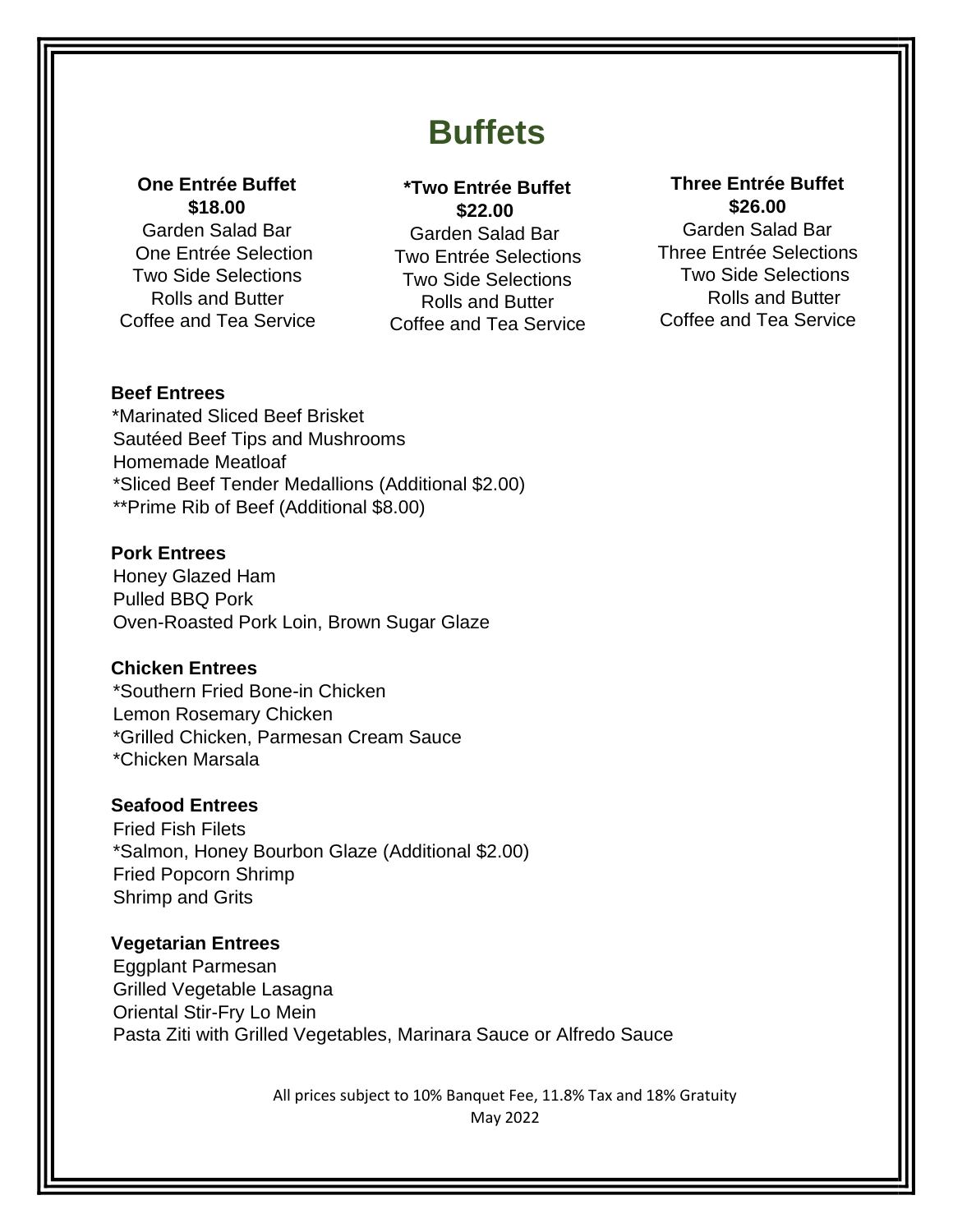# **Accompaniments (Pick Two)**

#### **Vegetable Choices**

Fresh Whole Green Beans (Southern Style or Almandine) Green Bean Casserole Honey Glazed Buttered Baby Carrots Buttered Corn Broccoli with Cheese Sauce Braised Collard Greens \*Mixed Sautéed Garden Vegetables Brussels Sprouts with Caramelized Onions and Bacon Broccoli Casserole

#### **Starch Choices**

\*Oven Roasted Potatoes Baked Beans \*Garlic Mashed Potatoes \*Macaroni and Cheese Mashed Sweet Potatoes \*Au Gratin Potatoes

#### **Cold Side Choices**

Creamy Cole Slaw Potato Salad Pasta Salad Crab Salad Fruit Bowl

*Add an additional side for \$3.50*

### **Desserts**

### *Additional fee \$4 Per Person*

\*Cobbler (Apple, Peach, or Cherry) Chocolate Cake Chef's Bread Pudding Apple Pie Pecan Pie Banana Pudding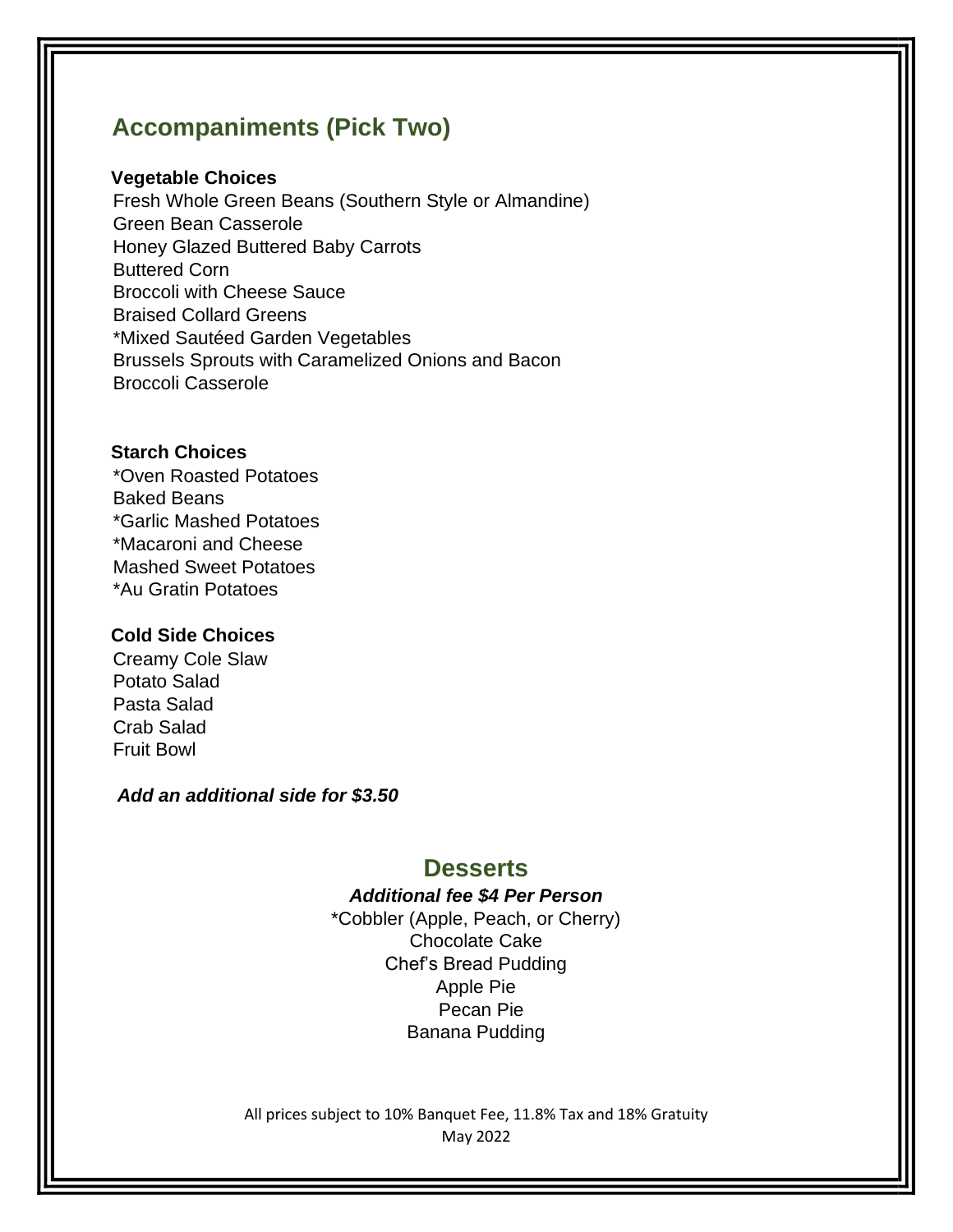# **Live Action Stations**

**All Pricing is Per Person** 

**Beef Tenderloin \$16.00** *Carved by the Chef, Rolls and Condiments* 

**Shoulder Beef Tenderloin \$10.50**  *Carved by the Chef, Rolls and Condiments*

**\*Beef Brisket \$9.00**  *Carved by the Chef, Rolls and Condiments*

**Pork Loin \$8.00**  *Carved by the Chef, Rolls and Condiments* 

**Seared Ahi Tuna Station \$9.50**  *Seared by the Chef, Pita Rounds, Spicy Remoulade, Sriracha*

**\*Japanese Station \$9.00**  *Chicken, Beef, Shrimp, Vegetables, Rice, Noodles, and Sauces* 

**Pasta Station \$9.00**  *Chicken, Shrimp, Vegetables, Pastas, Alfredo Sauce, Marinara Sauce* 

**\*Shrimp and Grits Station \$8.50** *Stone Grits, Shrimp, Andouille Sausage* 

### **Desserts**

**Bananas Foster \$5.00**  *Flambéed by Chef to order* 

**Cherries Jubilee \$5.00**  *Flambéed by Chef to Order*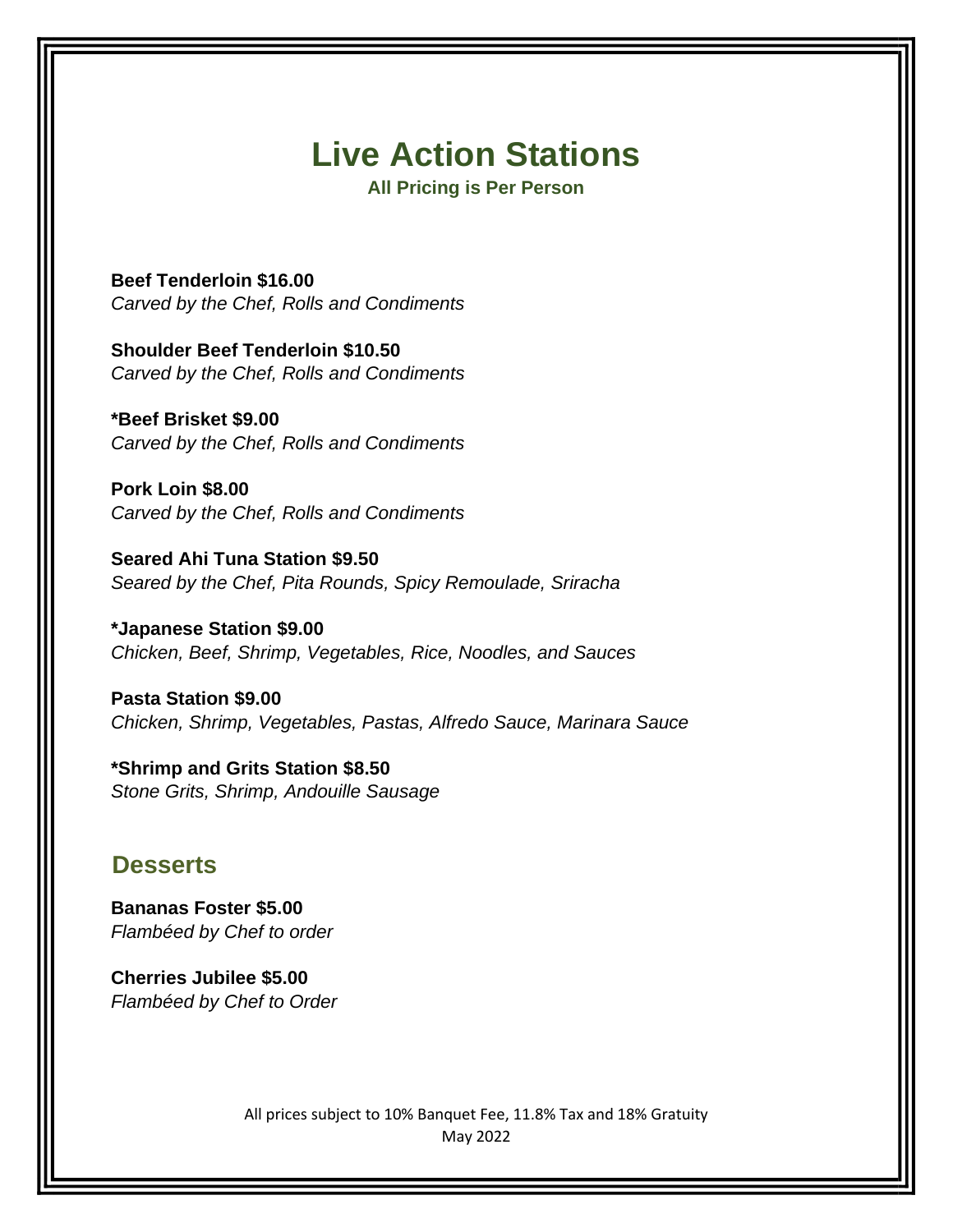# **Hot Stations**

**All Pricing is Per Person** 

**\*Chicken Tenders \$4.75** *Deep-fried to perfection, Choice of Sauces* 

**Shrimp Tempura \$8.00**  *Shrimp dipped in Batter and Deep-fried to perfection, Thai Chili Sauce* 

**\*Meatballs \$3** *Tossed in BBQ, Marinara, or Gravy* 

**Mashed Potato Bar \$4.50** *Shredded Cheese, Bacon, Sour Cream, Chives* 

**Spinach Artichoke Dip \$5** *Spinach and Artichoke blended with Cream Cheese with Herbs and Pita Chips* 

**Buffalo Chicken Dip \$5.50**

**Mashed Sweet Potato Bar \$4.25** *Marshmallows, Brown Sugar* 

**\*Mini Crab Cakes –** *Market Pricing Spicy Remoulade Sauce* 

**Nacho Station \$8.00** *Ground Beef, Shredded Chicken, Spanish Rice, Tortilla Chips, Queso Dip, Salsa, Sour Cream, Shredded Cheese, Diced Tomatoes, Shredded Lettuce* 

**\*Bacon Wrapped Scallops \$9.00**

**Chicken Satay \$5.50** *Asian Sauce*

**Sausage and Bleu Cheese Stuffed Mushrooms \$4.75**

**\*Tomato and Basil Bruschetta \$4.75**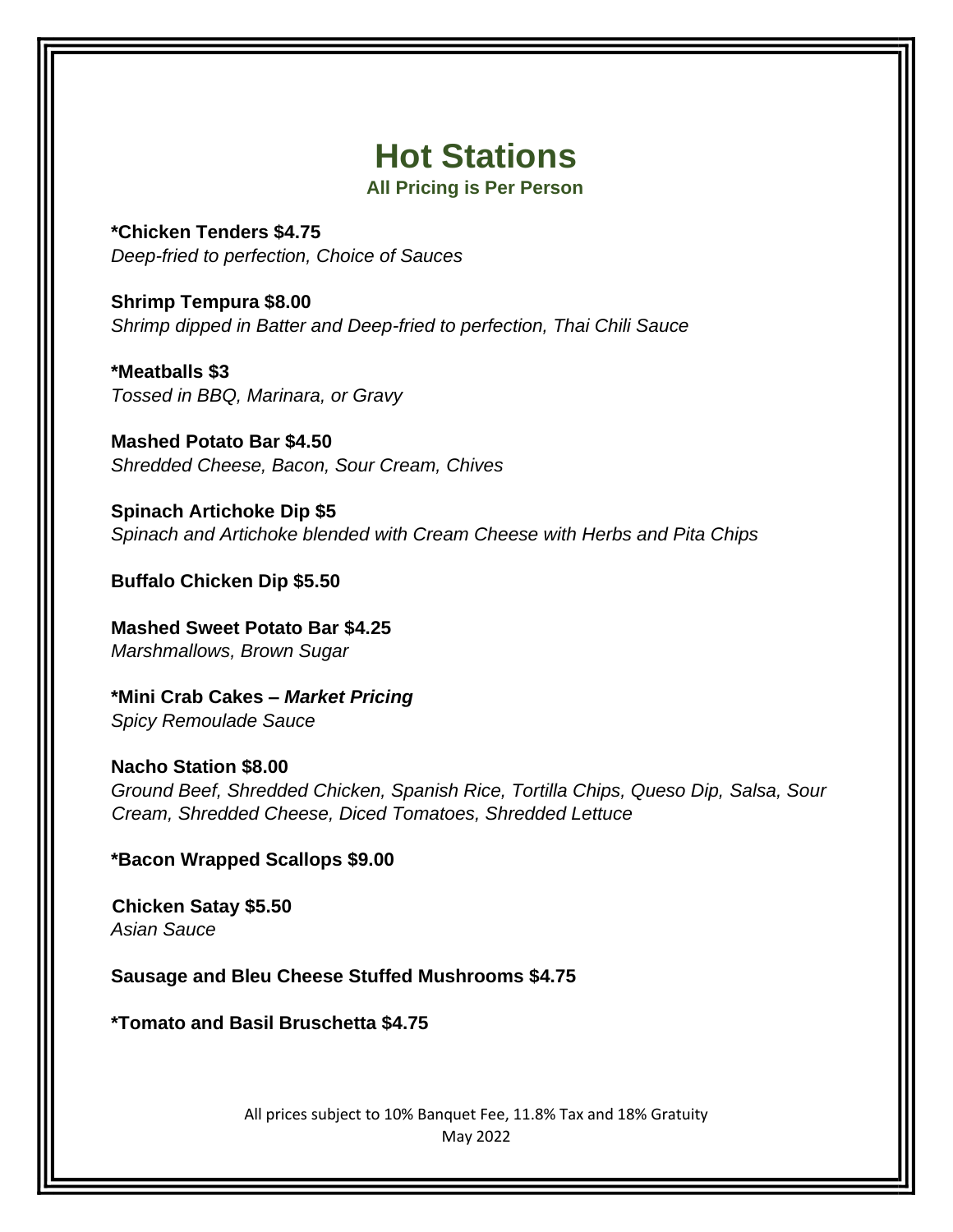# **Hot Stations Continued**

**\*Fried Green Tomatoes \$3.25** *Spicy Remoulade Sauce* 

**\*Veggie Spring Rolls \$3.25** *Duck Dipping Sauce* 

**Sweet Corn Fritters \$3.25** *Spicy Remoulade Sauce* 

# Cold Stations **All Pricing is Per Person**

**\*Cheese Display \$4.00**  *Cheddar, Swiss, Pepper jack ~ Served with Gourmet Crackers* 

**Relish Display \$5.00**  *Celery, Carrots, Black Olives, Green Olives, Sweet Gherkins, Pepperoncini's Served with Dipping Sauce* 

**\*Fruit Display \$4.50** *(\*Seasonal Selection)* 

**\*Shrimp Display \$9.00** *16/20 size Shrimp with Cocktail Sauce* 

**Oysters on the ½ Shell Display**  *Market and Seasonal* 

**Baked Salmon Display -** *Market Pricing Whole Salmon garnished with Cream Cheese, Eggs, Capers, Red Onions*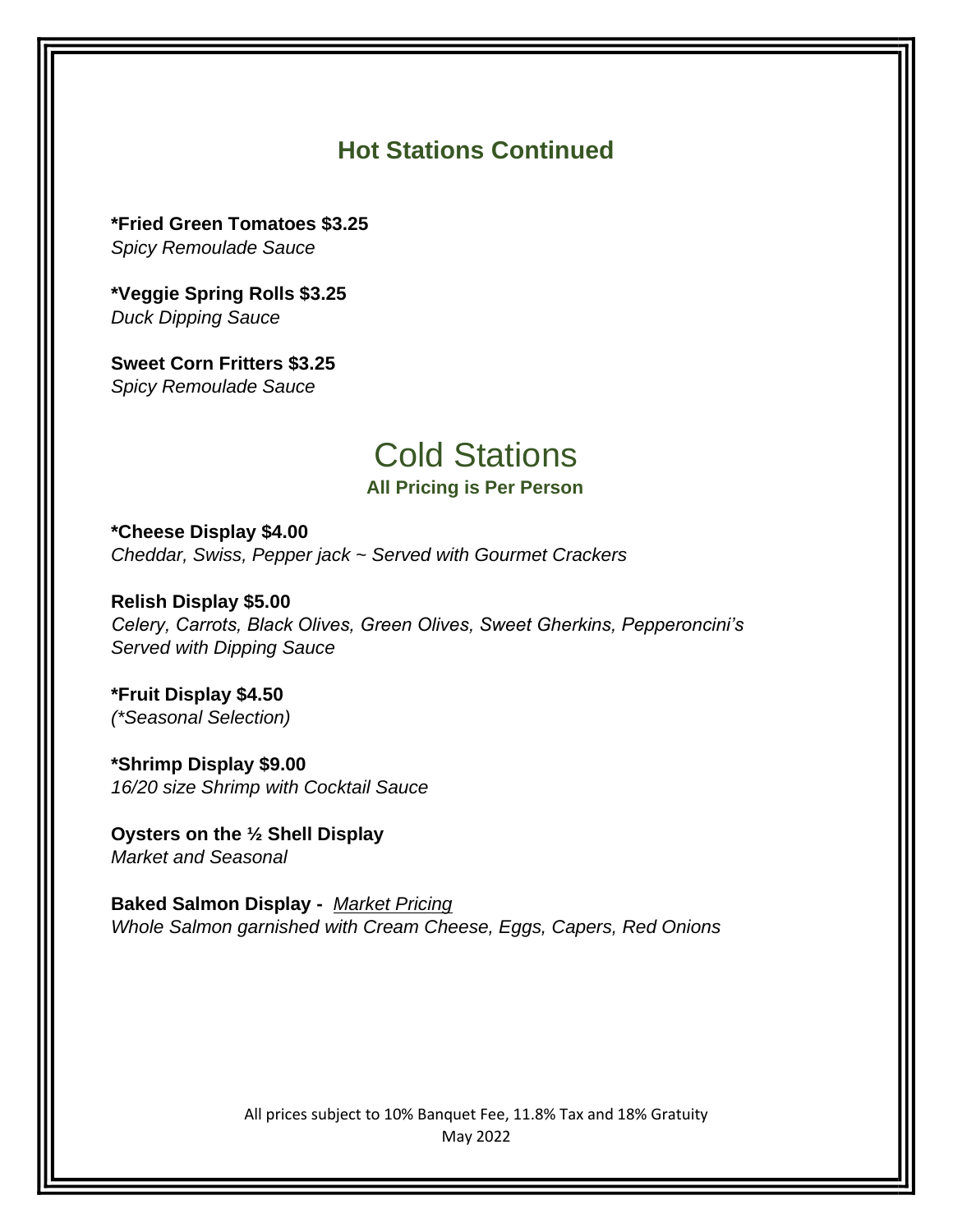# **Plated Dinners**

All Entrées are Served with the Same Two Side Items. Mixed Greens House Salad, Fresh Baked Rolls and Butter, Coffee, Iced Tea and Water

| <b>Beef Entrees:</b><br>Roasted Beef Tenderloin with Red Wine Reduction<br>Seared Ribeye Steak with Red Wine Reduction<br><b>Tender Medallions</b> | <b>Market Pricing</b><br><b>Market Pricing</b><br><b>Market Pricing</b> |
|----------------------------------------------------------------------------------------------------------------------------------------------------|-------------------------------------------------------------------------|
| <b>Chicken Entrees:</b>                                                                                                                            |                                                                         |
| Classic Chicken Marsala with Mushrooms and<br><b>Marsala Wine Reduction</b>                                                                        | \$21.00                                                                 |
| Chicken Cordon Bleu Stuffed with Ham and Swiss                                                                                                     |                                                                         |
| and Parmesan Cream Sauce<br>Seared Chicken Breast Stuffed with Spinach and Feta                                                                    | \$21.00                                                                 |
| Cheese topped with Creamy Garlic and Herb Sauce                                                                                                    | \$21.00                                                                 |
| <b>Pork Entrees:</b>                                                                                                                               |                                                                         |
| Seared Pork Loin, Brown Sugar Glaze                                                                                                                | \$21.00                                                                 |
| Herb Crusted Seared Pork Loin with Natural Au Jus                                                                                                  | \$21.00                                                                 |
| <b>Fish Entrees:</b>                                                                                                                               |                                                                         |
| <b>Baked Fish with Lemon and Tomatoes</b>                                                                                                          | \$22.50                                                                 |
| Grilled Mahi Mahi with Mango Salsa                                                                                                                 | \$26.00                                                                 |
| Salmon *Choice of Sauce                                                                                                                            | \$26.00                                                                 |
| (*Honey Bourbon Glazed - Classic Dill Sauce - Horseradish Potato Crusted)                                                                          |                                                                         |
| <b>Pasta and Vegetarian Entrees:</b>                                                                                                               |                                                                         |
| Vegetarian Pasta Primavera                                                                                                                         | \$20.50                                                                 |
| Vegetable Plate (Mashed Potatoes, Spinach, and Sautéed Vegetables)                                                                                 | \$20.50                                                                 |
| Three Layer Homemade Beef and Italian Sausage Lasagna                                                                                              | \$20.50                                                                 |
| Duo Plates to be Customized:                                                                                                                       |                                                                         |
| <b>Filet of Beef and Lobster Tail</b>                                                                                                              | <b>Market Pricing</b>                                                   |
| Filet of Beef with Seared Salmon                                                                                                                   | <b>Market Pricing</b>                                                   |
| Filet of Beef with Crab Cake                                                                                                                       | <b>Market Pricing</b>                                                   |
| <b>Filet of Beef with Chicken</b>                                                                                                                  | <b>Market Pricing</b>                                                   |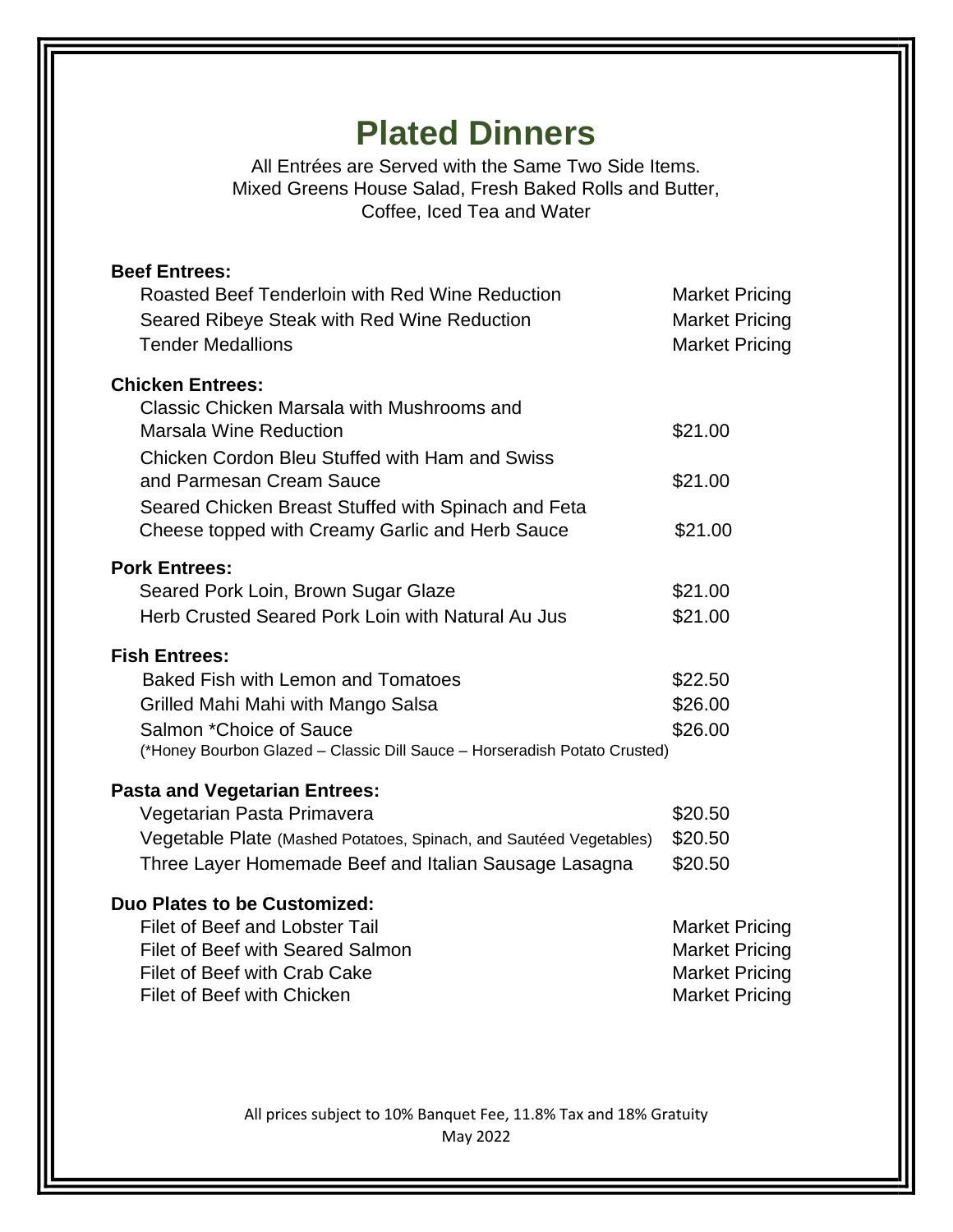# **Plated Dinners Continued**

### **Salad Upgrades:** *\$4.50 additional per person*

- Wedge Salad with Blue Cheese Crumbles, Bacon, Tomatoes, Cucumber and Blue Cheese Dressing
- Spinach Salad with Almonds, Feta, Cranberries, Housemade Dressing
- Poached Pear Salad with Mixed Green Roulade, Bleu Cheese Wedge, Almonds, Shaved Onions, Poppyseed Dressing

## **Desserts**

### *Additional fee \$4.00 Per Person*

Key Lime Pie Pecan Pie Apple Pie New York Style Cheese Cake Chocolate Cake Banana Pudding Chef's Bread Pudding \*Seasonal Desserts

# **Accompaniments (Pick Two)**

### **Vegetable Choices**

Mixed Sautéed Garden Vegetables **Au Gratin Potatoes** Sautéed Asparagus **Potatoes Puree** Broccoli (Sautéed or Cheese Sauce) Baked Sweet Potato Brussel Sprouts, Caramelized Onions and Bacon Rice (Pilaf  $\sim$  White  $\sim$  Spanish) **Corn Cobettes Corn Cobettes** Corn Cobettes Corn Cobettes Corn Cobettes Corn Cobettes Corn Cobettes Corn Cobettes Corn Cobettes Corn Cobettes Corn Cobettes Corn Cobettes Corn Cobettes Corn Cobettes Corn Cobettes Corn Cobet

At Danville Golf Club we more than happy to prepare a custom menu for you and your guest's needs. We pride ourselves on the freshest foods available and source locally as much as possible. Please let us know in advance if you have any special dietary restrictions so that we may accommodate you.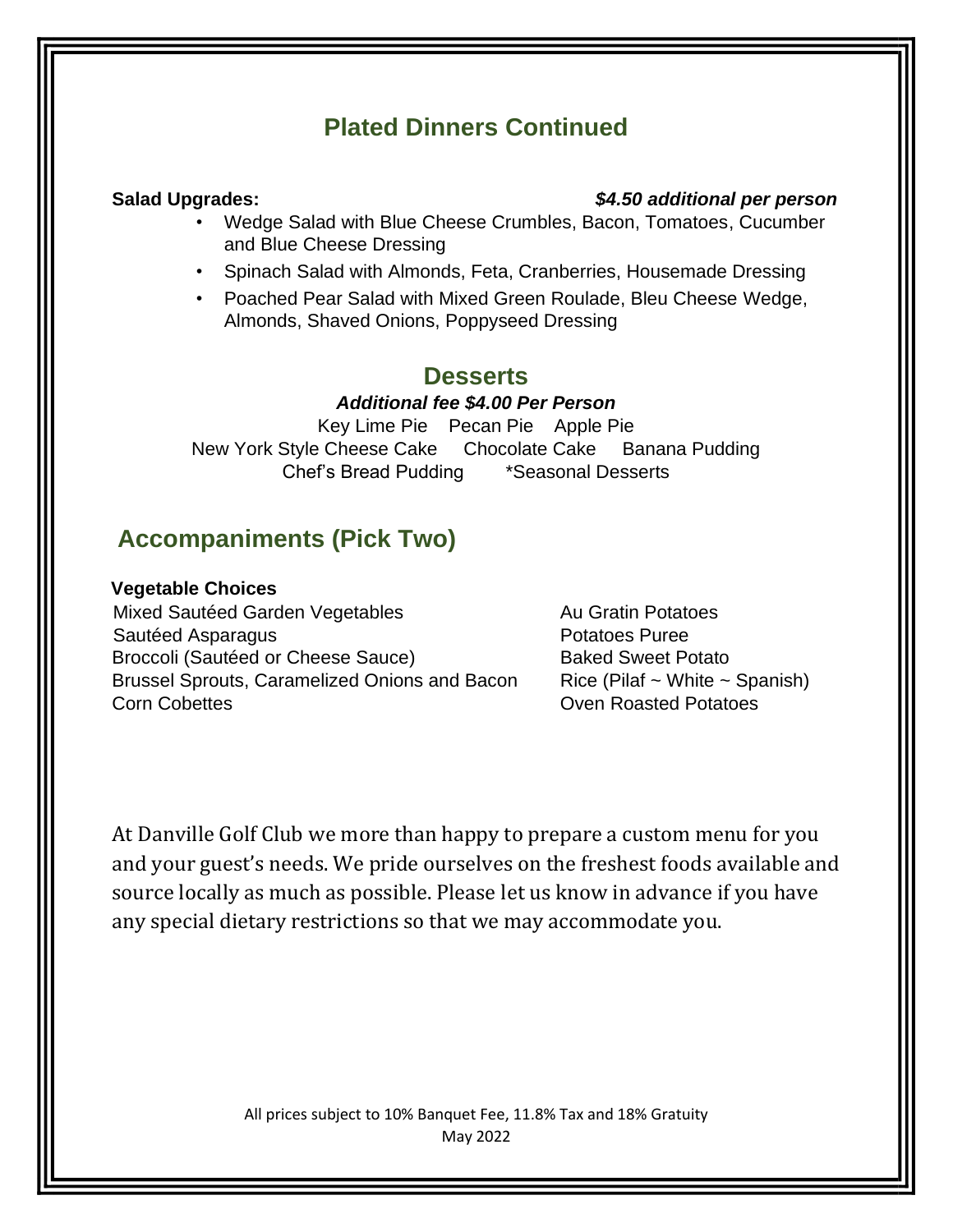# **Alcoholic Beverage List**

- Provisions for wine and beverages served to your guests should be planned at least three weeks in advance.
- Arrangements for an open bar may be made as follows: \$6.50+++/per person (You provide the liquor) and this includes various mixers and fruits. Additional Bar(s) requested is an additional \$4 per person.
- You may request the Club's mixed beverages, which will be billed on actual consumption…per drink served.
- House Wines are billed on consumption by bottle.
- Wines provided by the host with the express consent of the Club Manager may be brought in and served by Danville Golf Club staff for an additional \$10 corkage fee per bottle
- Cash Bar available using Club's Alcoholic Beverages only.

# **Liquor**

### *House Brands \$8*

| Jim Beam      | <b>Bacardi Superior Rum</b> | Smirnoff Vodka |
|---------------|-----------------------------|----------------|
| Canadian Club | Captain's Morgan Rum        | Seagram's Gin  |
| Seagram's 7   | Malibu Rum                  |                |

### *Call Brands \$9*

Jack Daniels Bourbon Jose Cuervo Tequila Dewar's Scotch Tito's Vodka

Absolut Vodka Tanqueray Gin Johnny Walker's Black Scotch

### *Call Brands \$10*

Grey Goose Vodka Seagram's Crown Royal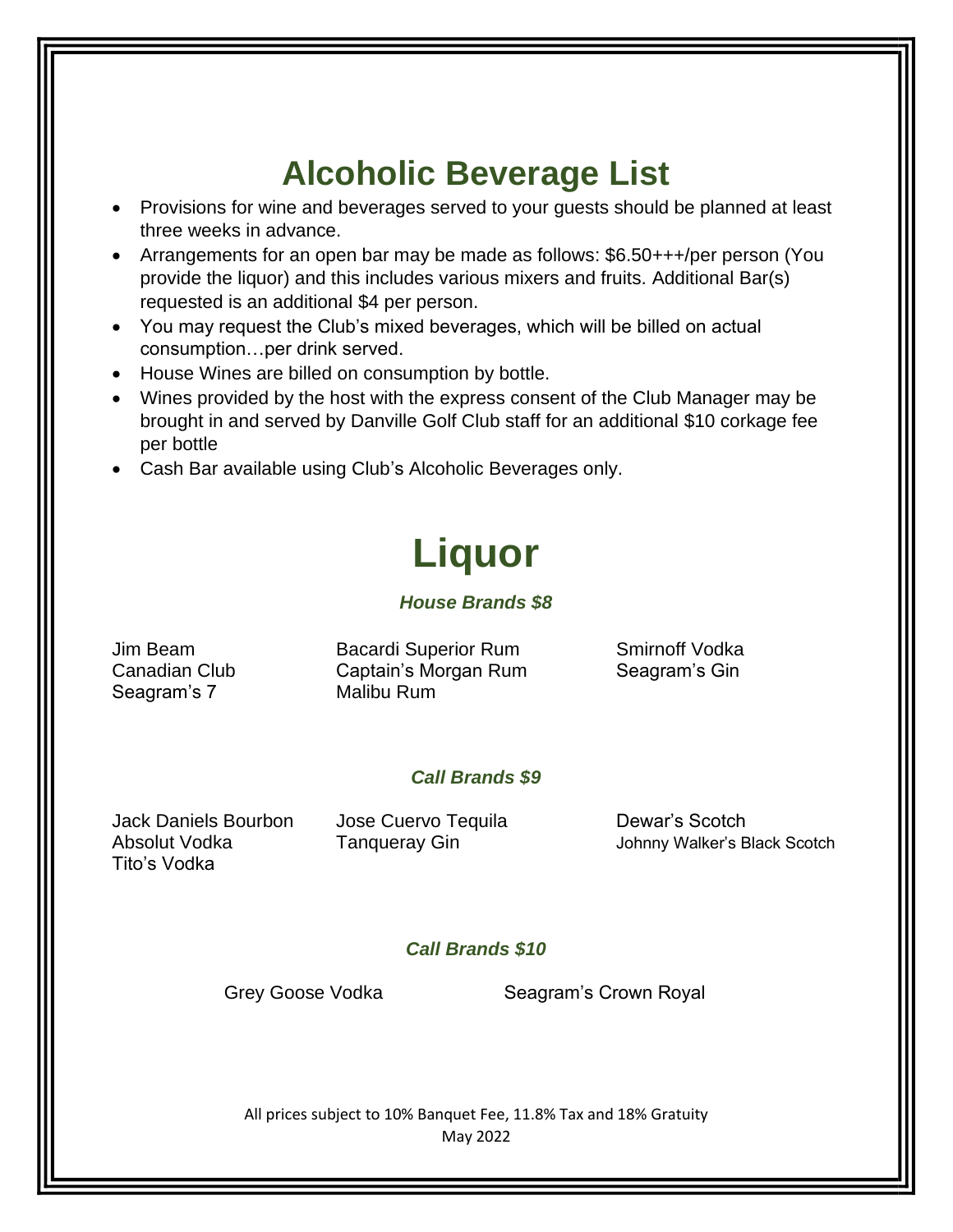# **Wine**

*Banquet House Wine \$26/per bottle \$8/per glass*

> Leese Fitch Cabernet Leese Fitch Chardonnay Leese Fitch Merlot Leese Fitch Pinot Noir \*\*\*\*\*\*\*\*\*\*\*\*\*

Torre Di Luna Pinot Grigio *\$26/per bottle \$8/per glass*

# **Champagne**

Korbel \$30

# **Beer**

*Domestic (Bottle/Can)*

 Bud Light \$4 Michelob Ultra \$4 Coors Light \$4 Miller Light \$4 Natural Light \$4 Yuengling \$4

> *Premium & Specialty (Bottle/Can)*

 Corona \$4.25 Corona Light \$4.50 Heineken \$5.00 IPA's \$5.50 White Claws \$5.50 Blue Moon \$5.00

• Keg Beer Service available – Market Pricing